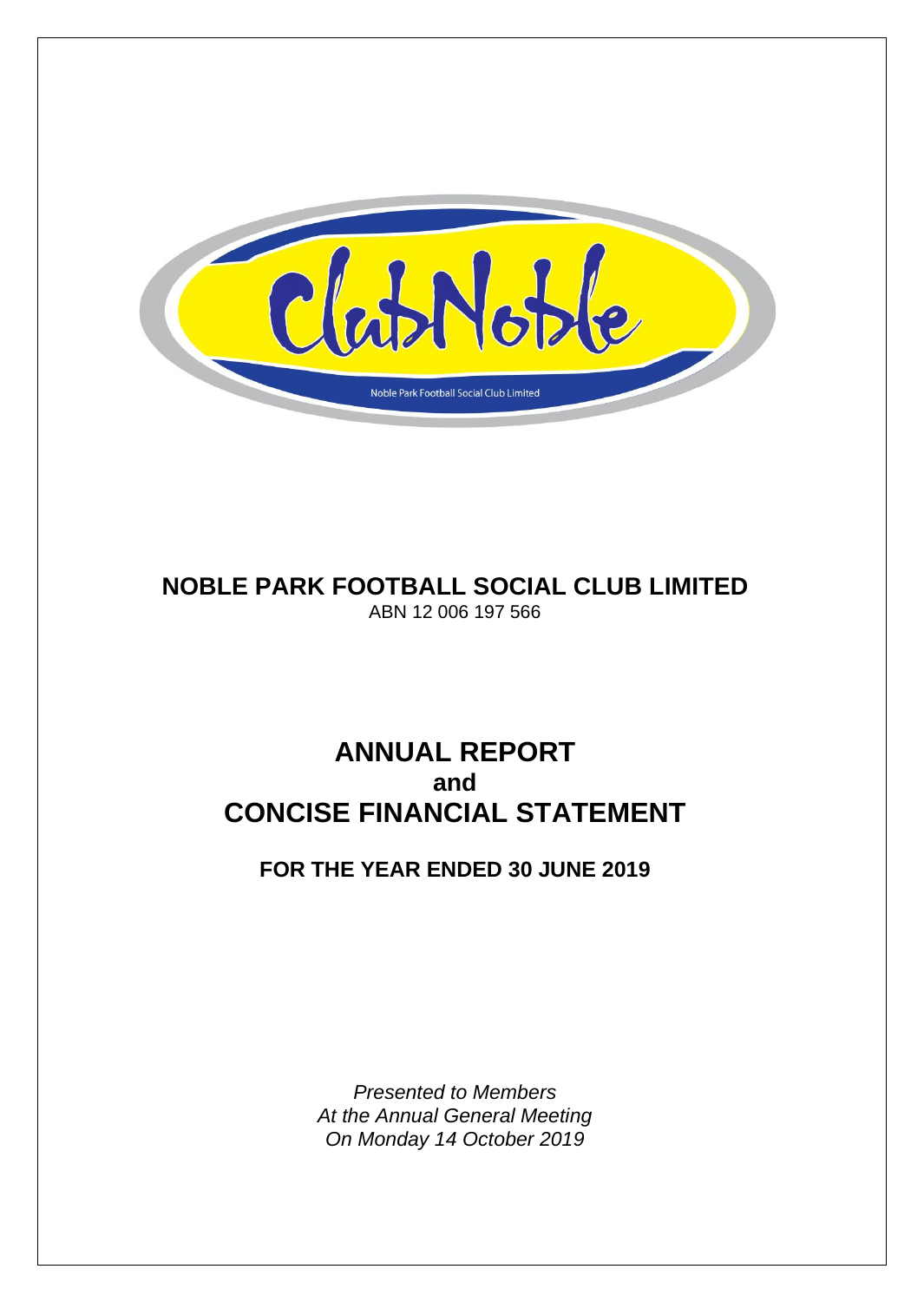# **Contents**

|                                                                                    | Page           |
|------------------------------------------------------------------------------------|----------------|
| Minutes of Annual General Meeting - 15 October 2018                                | 3              |
| President's Report                                                                 | 5              |
| <b>Concise Financial Report</b>                                                    | $\overline{7}$ |
| Directors' Report                                                                  | 8              |
| Auditor's Independence Declaration under Section 307C of the Corporations Act 2001 | 12             |
| Statement of Comprehensive Income                                                  | 13             |
| <b>Statement of Financial Position</b>                                             | 14             |
| Statement of Changes in Equity                                                     | 15             |
| <b>Statement of Cash Flows</b>                                                     | 16             |
| Notes to the Financial Statements                                                  | 17             |
| <b>Directors' Declaration</b>                                                      | 18             |
| Auditor's Report                                                                   | 19             |
| Notice of Annual General Meeting                                                   | 20             |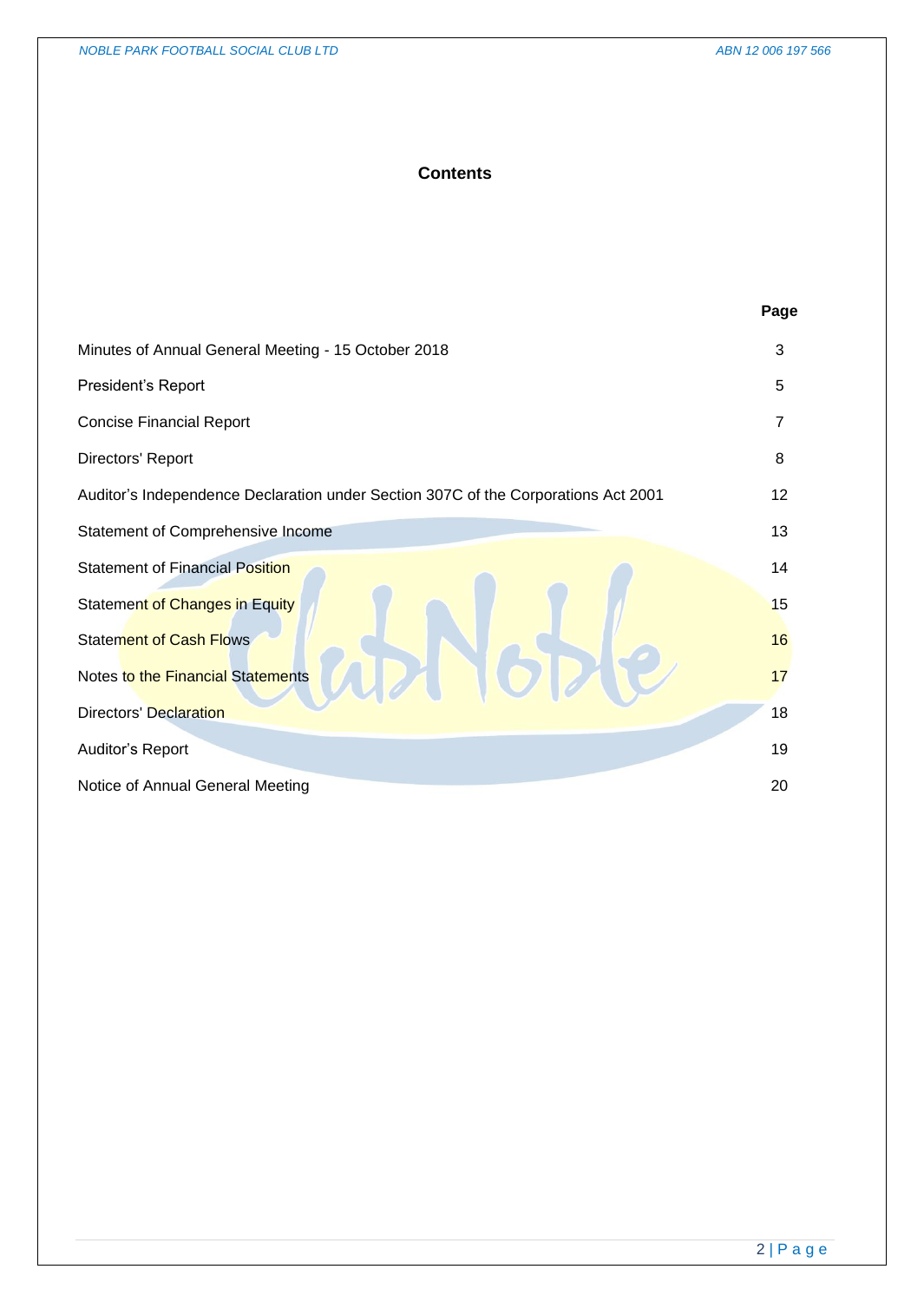# **Minutes of Annual General Meeting**

# **15 October 2018**

At 7.30 pm President Barry Bradshaw opened the meeting and welcomed the fifty (50) members present and three (3) life member's present, being Jim Laidlaw, Graeme Marchant and Barry Bradshaw.

- **1.** Barry Bradshaw welcomed the City of Greater of Dandenong Councillor, Roz Blades and requested that Councillor Blades chair the meeting.
- **2.** Councillor Blades read the notice convening the meeting.

## **3. Minutes of the 2017 Annual General Meeting.**

Resolved on the motion of Tracey Walden and seconded by Jim Laidlaw "that the Minutes of the 2017 Annual General Meeting be accepted". *Carried*

## **4. Apologies**

Written apologies were received from Narelle Waddell, Frank Green, Fred and Karen Sonnett, and Reg and Dawn Vernon.

# **5. Consideration & Adoption of Annual Report.**

Resolved on the motion of Alison McNeill, seconded Shirley Bradshaw "that the Annual Report be adopted". *Carried*

# **6. & 7. Presentation, Consideration & Adoption of Balance Sheet & Statements of Accounts**

Grant Connolly presented an overview of the operations of the club for the 2017/18 financial year and reported that the club had again had a strong year. The club achieved a profit of \$655,000 for the year. He also highlighted the 'cash contribution' of \$536,099 we had made during the year to our affiliated clubs and our local community. Members benefits, snacks, Fox Sports and members draws amounted to \$347,241.

Resolved on the motion of Grant Connolly, seconded Mark Cragg "that the Balance Sheet and Statements of Accounts be adopted". *Carried*

# **8. Election of Directors.**

Councillor Blades advised that there was no need for an election of Directors as we only had the required two (2) nominations for the two (2) vacant positions each for a three (3) year term. Councillor Blades congratulated the nominees and thanked them for their work Grant Connolly: Nominated by Craig Ortland, Seconded by Barry Bradshaw Alison McNeill : Nominated by Tracey Walden, Seconded by Scott Broadbent

# **9. Appointment of Auditor**

Grant Connolly advised that the existing Auditors (MSI Ragg Weir) had changed their name to Morrows Audit Pty Ltd and he proposed that we appoint them as our Auditors.

Resolved on the motion of Grant Connolly, seconded Alison McNeill "that Morrows Audit Pty Ltd be appointed as Auditors for 2018/19". *Carried*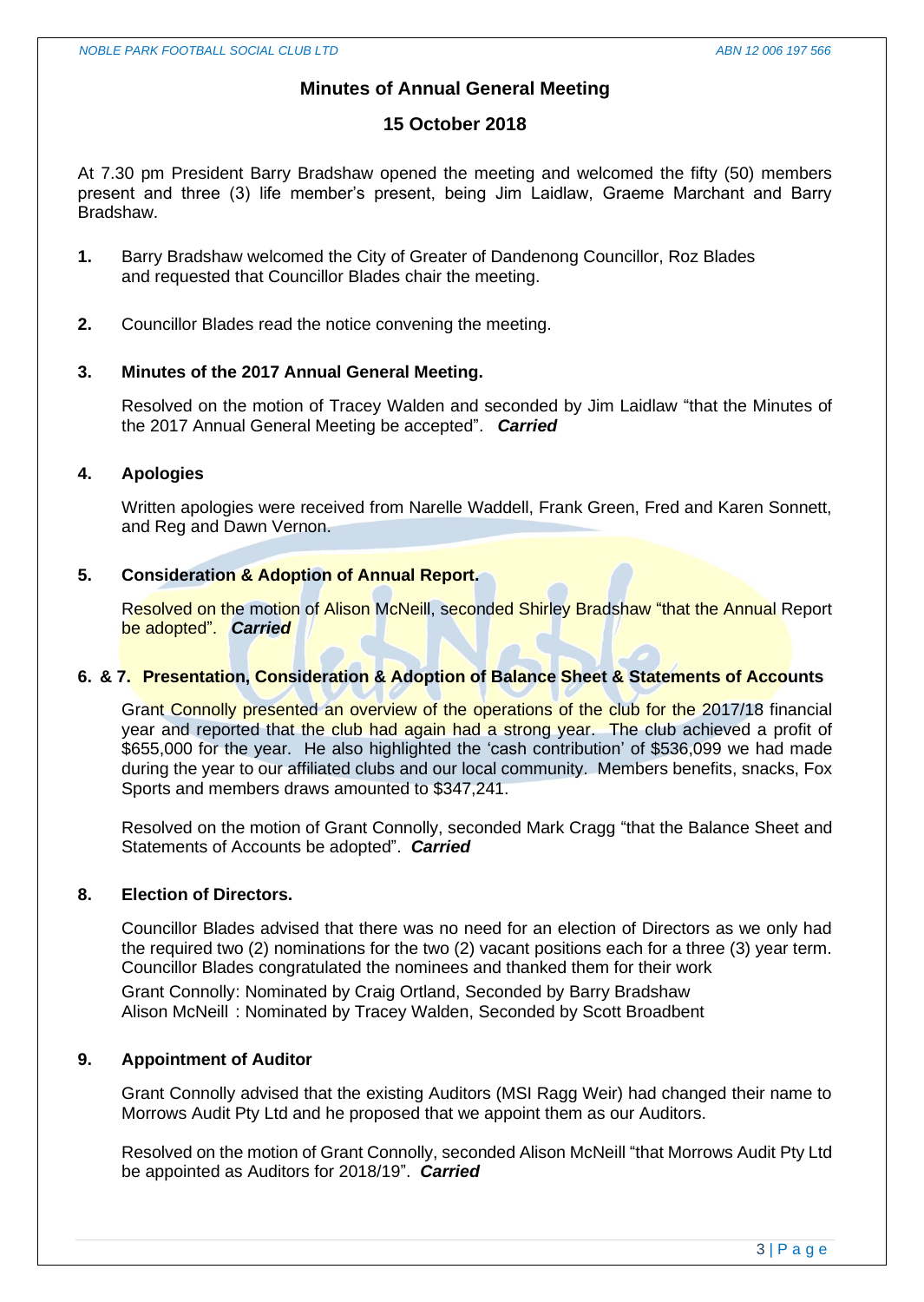# **10. Proposed Changes to the Constitution**

Barry Bradshaw addressed the meeting and advised of the proposed changes to the constitution and that they were being made to provide greater clarity and to update the constitution to make it more relevant.

Graeme Marchant queried why Club Noble was inserted in point 8. and asked why the Club had not registered the name Club Noble as a 'trading name'. Barry Bradshaw advised that the word "Club" was not permitted in a trading name and that the Club had opted to go with "Club Noble" as a registered trade-mark and was used solely for promotional purposes and the Club's registered name remains Noble Park Football Social Club Ltd.

G. Marchant's query was the only one in relation to the proposed changes.

Resolved on the motion of Barry Bradshaw, seconded Graeme Marchant "that all the proposed changes to the constitution be accepted". *Carried*

## **11. General Business:**

- a) Barry Bradshaw spoke to the meeting about the upcoming election and that our industry body, Community Clubs Victoria were preparing a communication strategy to inform the community of the good effects that not-for-profit community clubs have in the community. He mentioned that the Greens had been vocal about the *impacts* of gaming machines and proposed introducing a number of sweeping anti-gaming reforms if they got into power. He advised that although we are a non-political club, we strongly support the stance CCV are taking.
- b) Barry Bradshaw advised that were in the middle of a three (3) month trial period of introducing a courtesy bus to Club Noble and that the numbers of one-way trips utilised were Wednesdays =  $23$ ; Thursdays =  $100$ ; and Fridays =  $59$ . He also noted that the Board had decided to change Wednesday nights to Saturday nights and will continue to monitor the use of the service for the next six weeks.
- c) Barry Bradshaw advised that the club has secured an additional ten (10) gaming machine entitlements for a twenty-year period from 2022 to 2042 and that we will need to obtain approval from Dandenong Council and the Victorian Commission for Gambling and Liquor Regulation prior to attaching gaming machines to these entitlements.
- d) Barry Bradshaw advised that we had had some preliminary drawings done for renovations to the Sports Bar, Blue&Gold Room, and the main entrance and reception area. These renovations are on hold at present until we go to the commission, as we will use these renovations as part of our application for the additional ten gaming machines.
- e) Councillor Blades thanked the volunteers from all the affiliated clubs for the work that they do for the local community and that we had welcomed the Hurricanes on as an affiliated club of Club Noble.

Barry Bradshaw then closed the meeting, thanking Councillor Blades for chairing the meeting and presented her with a small token of our appreciation. He then invited all present to enjoy a light supper.

# **Meeting Closed at 7.57pm.**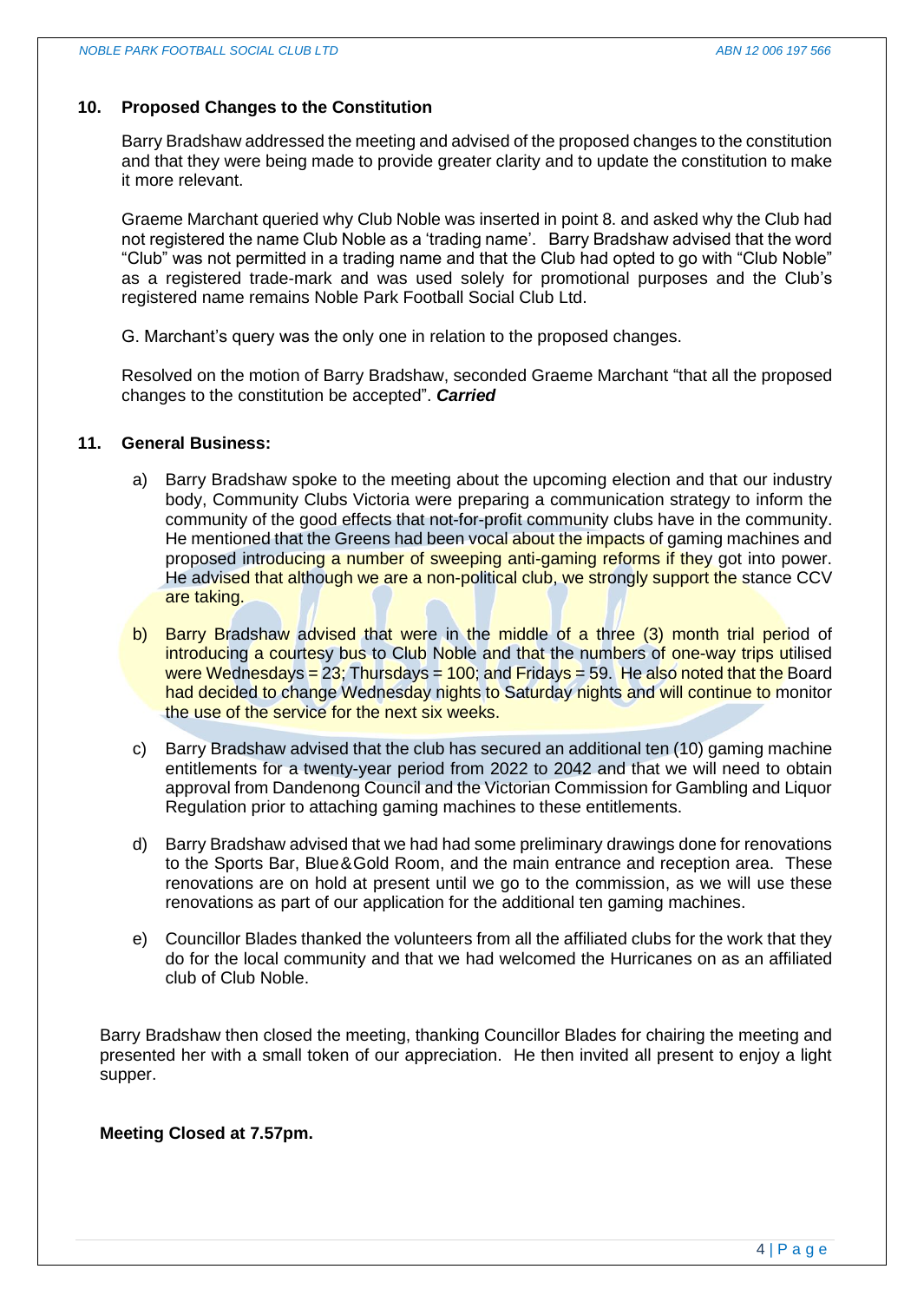# **President's Report - 2019**

This is my eleventh and final report to members as President of your Club. After a total of seventeen years on the Board, I have decided to stand aside and hand over the responsibility for a new President to make their imprint on the Club.

As can be seen in the accompanying financial statements the Club has again achieved a positive financial result for the year. All areas of the business have contributed to the Club posting a net profit of \$67,974 for the twelve months to June 2019. In particular our food and beverage services continue to perform well. Although our gaming results are down this year, this can be attributed to a general industry-wide reduction in turnover and to a lesser extent several weeks disruption due to local road closures late last year and early this year. Our net profit was also impacted with a loss of \$106,143 on disposal of a number of unusable, warehoused gaming machines.

The Club continues to provide much needed financial support for our affiliated clubs, local schools, charitable organisations and our local community. This year we provided cash contributions totalling \$566,532 and our 2019 audited 'Community Benefit Statement' recorded an amount in excess of \$1,750,000 cash and other contributions. All members of the Club should be proud of the contributions we make annually to the community.

Without the cash contributions provided by the Club through our gaming operation, the burden of providing financial support to our sports clubs and the wider community would revert to local and state government.

Some other interesting financial data relating to the Club's operation are:

- \$1,590,245 in wages and superannuation;
- \$335,940 in member draws, snacks, fox sports and sky tv, points redemption, etc.;
- \$1,891,260 to state government gaming tax;
- \$440,157 for food and beverage purchases; and
- \$156,350 for utilities, rates and taxes.

Our eight affiliated clubs have again proven community spirit is alive and well by reporting 30,243 volunteer hours during 2019. This is a great effort and echoes the true meaning of community clubs' contributing and supporting local sports. It is difficult to envision our affiliated clubs operating successfully without this support.

This year, as well as supporting our eight sporting clubs, the wider community and maintaining strong financials, the Club focussed on providing improved member services and experiences including:

- the lease of a "Club Noble" branded courtesy bus, which has been well received by members, who can now enjoy the Club's hospitality and be assured of a safe trip home;
- the establishment of a Bistro working group to explore new initiatives to increase patronage and service offerings in all areas of the Club. As a result, we now have food offerings available every hour the Club is open; and
- we have introduced an upgraded website and updated other social media arrangements.

Your Directors are focussed on ensuring the Club remains profitable and continues to be a focal point for local community sporting and social activities.

As a club with gaming your Board and management are cognizant of the responsibility and duty of care we have to the wellbeing of our patrons and ensure all measures are implemented to ensure we are compliant with regulations.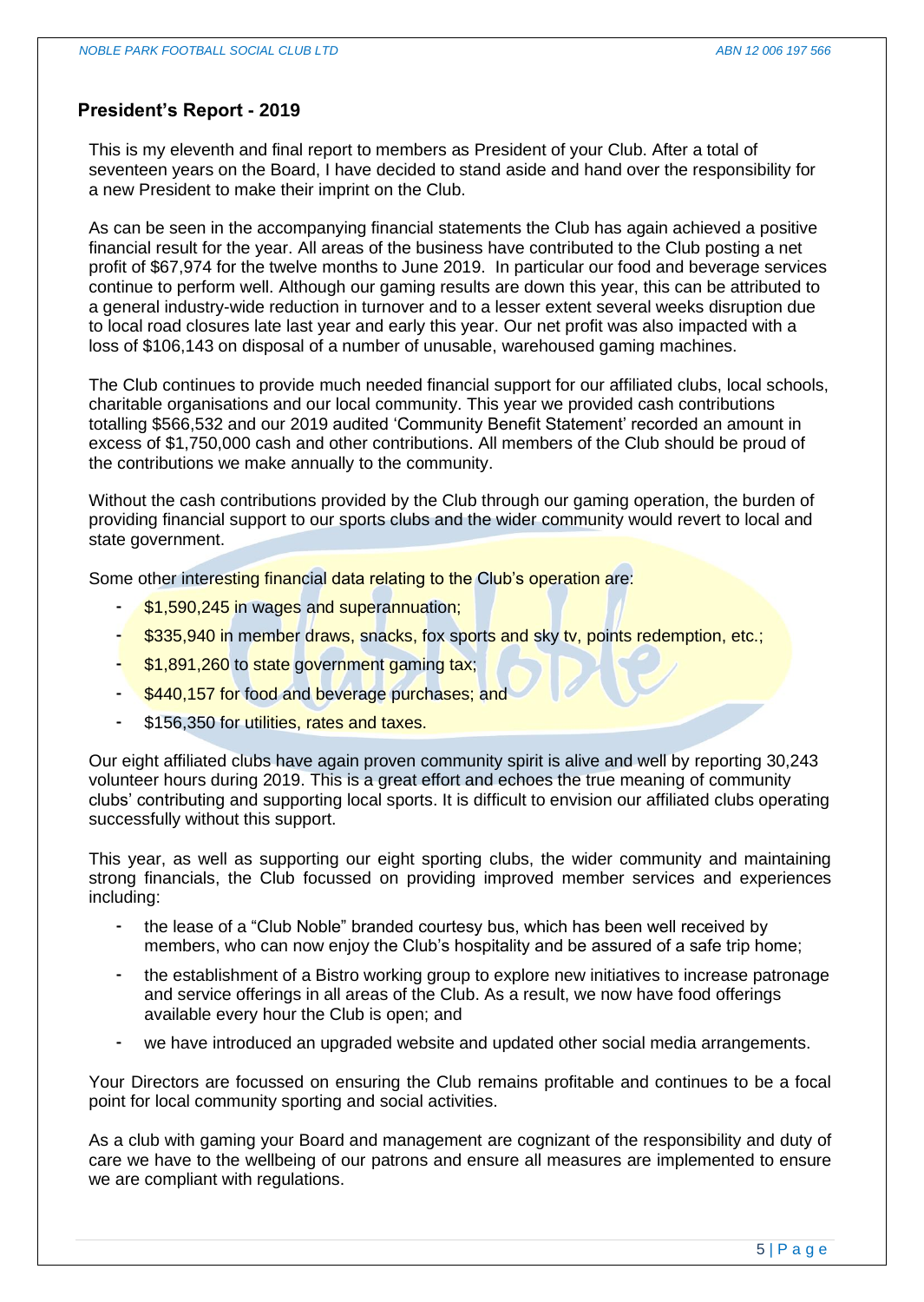## **President's Report 2019** *(continued)*

This year the Board has been pleased to support the Senior Football Club in celebrating its Centenary Year. Kicking off with a very successful 'Centenary Ball' at the Springvale Town Hall, it has been pleasing to note the support of members who have participated in the numerous celebrations during the year. And I congratulate their committee and team of volunteers who did a great job in bringing it all together.

Members can be justly proud of our Club as it is one of the best not-for-profit clubs in Victoria. I don't make this claim lightly, as we are regularly recognised for our endeavours in providing members with value for money and supporting our local community. In the last five years our industry body, Community Clubs Victoria, has awarded us twice with "Best Youth Development Program", as well as "Best Family Club", "Best Social Inclusion Club" and "Best Metro Club with Gaming". We also received a "Community Service Honour Award to Craig Ortland" in 2014 and "President of the Year" in 2015.

I believe the basis of our success is a passionate Board, supporting management and staff, and always looking for ways to expand and improve our member offerings and experiences. With this commitment and the support of our members it's not hard to see why our Club has enjoyed such success over the years.

To our management and great staff, thank you for your support throughout the year and in helping make our Club the great club that it is.

To all our affiliated clubs. Thank you for your support and I wish you all the best in the coming competition seasons.

To my fellow Directors, I appreciate your time and efforts in working tirelessly and diligently to ensure our Club's growth and standing within the community. And I thank you all for your support throughout the year. In particular, thanks to Craig Ortland and Grant Connolly for their support and advice. I firmly believe I'm leaving the Club in good hands.

I would also like to acknowledge all our members who support the Club. As a not-for-profit community club, we rely on your support, for without you we wouldn't have the Club or the facilities we enjoy today.

Finally, on a personal note, it has been a privilege to have served the Club for so many years and I am indebted to you all for your support.

Branslaw

4 September 2019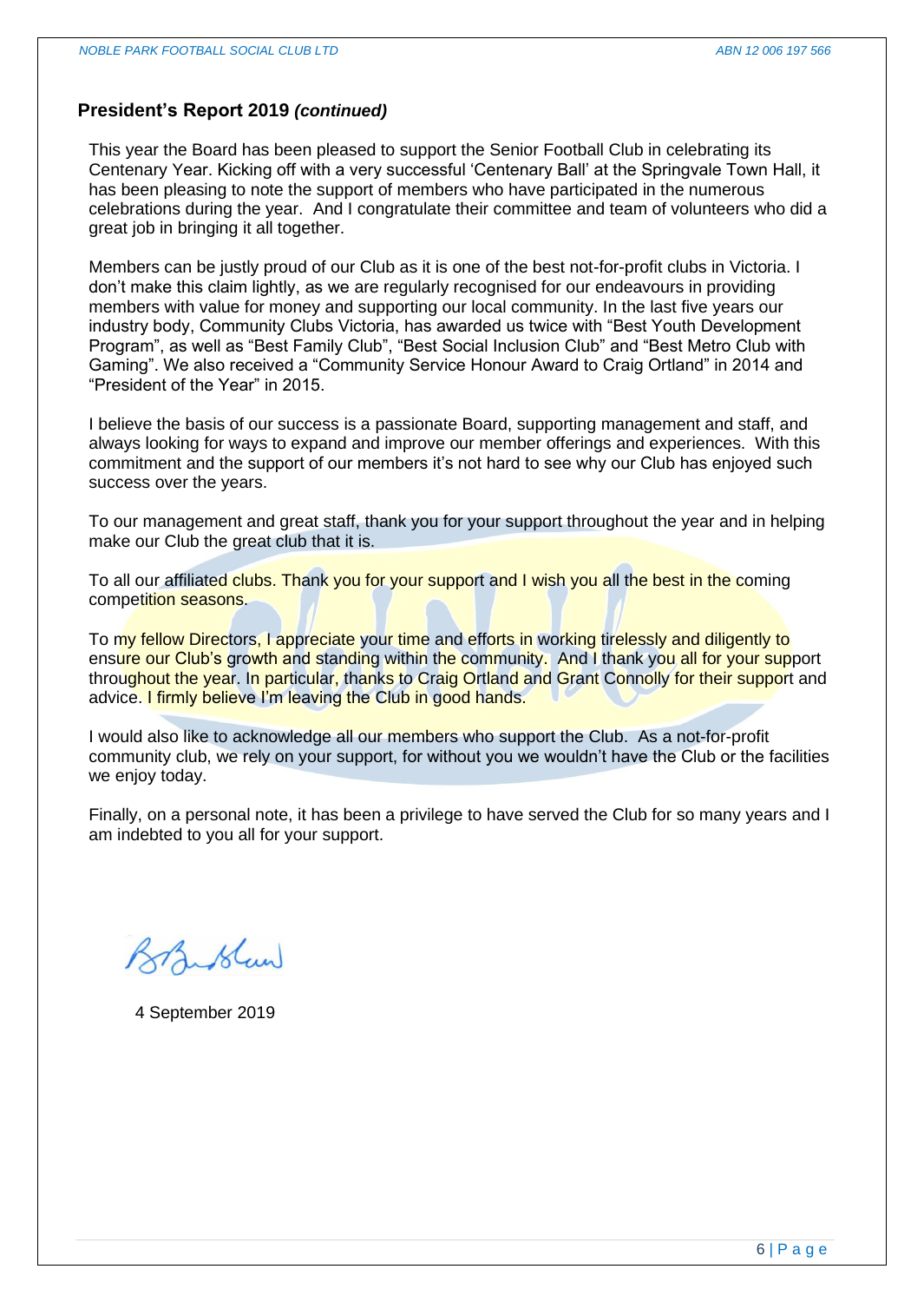# **Concise Financial Report**

The concise financial report is an extract of the full financial report for the year ended 30 June 2019.

The financial statements, specific disclosure and other information included in the concise financial report are derived from and are consistent with the full financial report of the Noble Park Football Social Club Ltd.

The concise financial report cannot be expected to provide as detailed an understanding of the financial performance, financial position and financial and investing activities of Noble Park Football Social Club Ltd as the full financial report.

The Company will provide a copy of the full financial report for the year ended 30 June 2019, free of charge to any member who requests it.

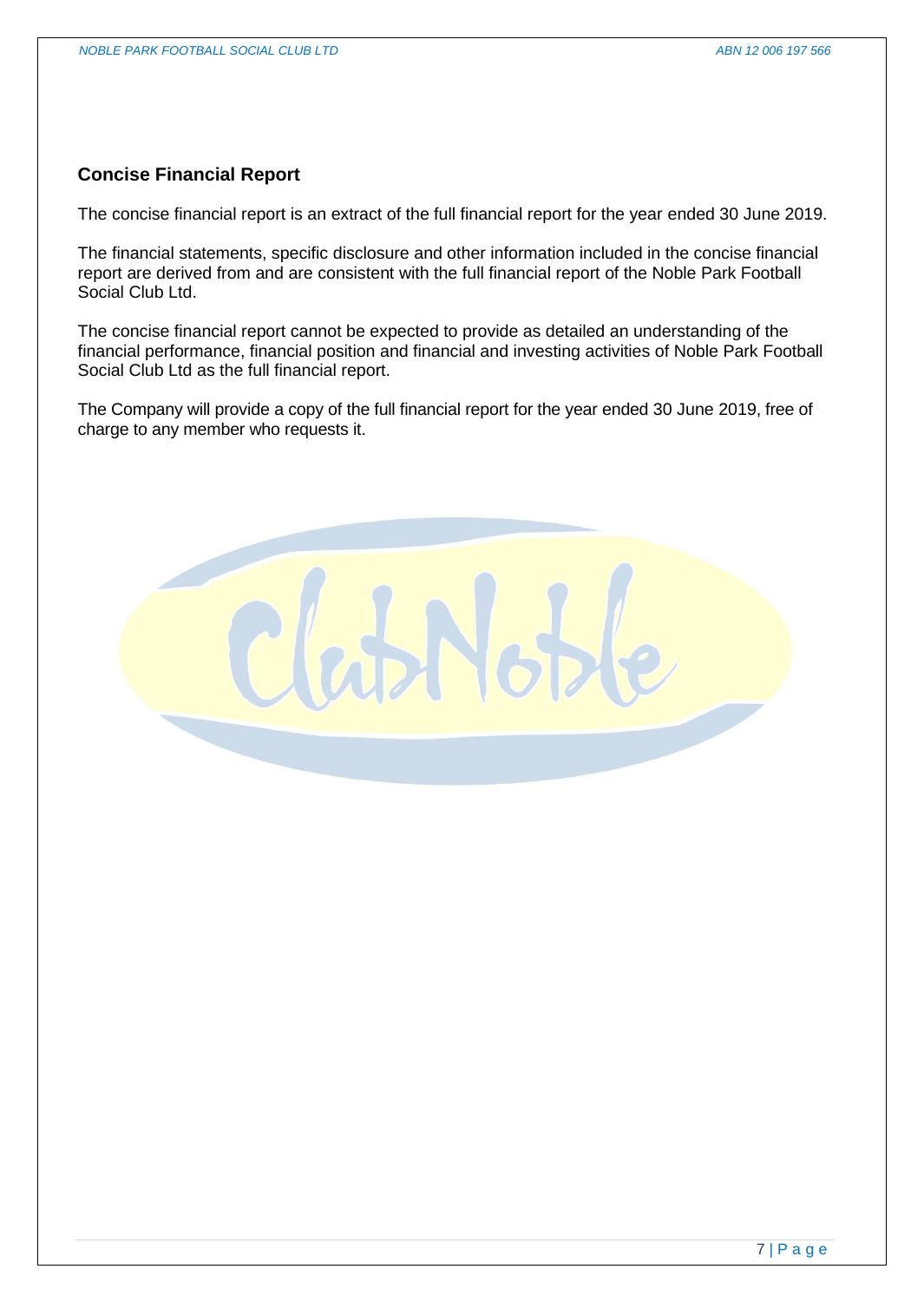## **Directors' Report**

The directors present their report on Noble Park Football Social Club Ltd for the financial year ended 30 June 2019.

## **Directors**

The name of each person who has been a director during the year and to the date of this report are:

- Barry Bradshaw
- Grant Anthony Connolly
- Mark Derrick Cragg
- Andrew Lewis Kampl
- Alison Elizabeth Muir McNeill
- Barry John Moylan
- Craig Ian Ortland

Directors have been in office since the start of the financial year to the date of this report unless otherwise stated.

### **Principal activities**

The principal activity of Noble Park Football Social Club Ltd during the financial year was that of a Licensed Club.

No significant changes in the nature of the Company's activity occurred during the financial year.

# **Short-term objectives and Long-term objectives**

The Company's short-term objectives are:

- to be recognised for our community involvement and the support we provide;
- increase our active membership and attract younger members to the Club;
- improve our communications with our membership base;
- ensure our facilities and offerings are competitive with other local venues; and
- continue to cultivate and broaden our philanthropic activities.

The Company's long-term objectives are to:

- provide and maintain a first-class community-based club that provides excellent facilities for our members and guests;
- maintain a friendly, social and safe environment for members, their guests and patrons living within the surrounding community;
- provide and sustain a revenue stream that will provide financial assistance to and foster strong relationships with our affiliated clubs; and
- maintain a commitment to support worthwhile charitable and non-profit organisations.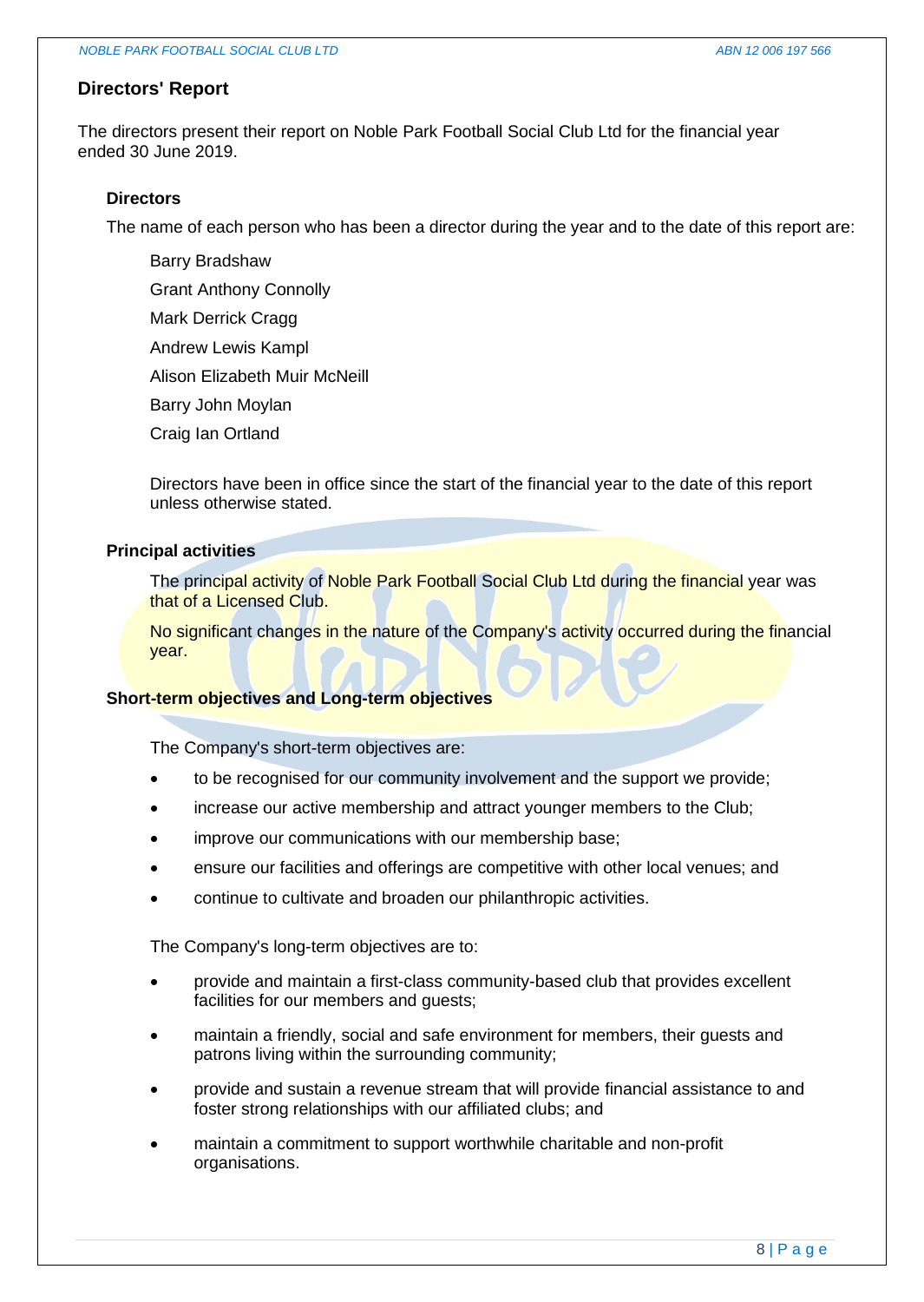## **Directors' Report** *(continued)*

## **Strategies**

To achieve these objectives, the Company has adopted the following strategies:

- Appeal to a wider membership by using our Club Noble (reg. trademark) in all marketing and advertising material.
- Attract a younger membership by increasing use of text and email messages, website, Facebook and other social media channels;
- Attract Club members, business groups and the local community to use the facilities provided by the Club and its affiliated clubs.
- Cultivate and broaden our philanthropic activities by increasing our support for selected charitable and non-profit organisations
- Use the experience, expertise and know-how of the Directors to manage various aspects of the Club's operation and the affairs of the Club.

## **Key Performance Measures**

The Company measures its own performance through the use of both quantitative and qualitative benchmarks. The benchmarks are used by the directors to assess the financial sustainability of the company and whether the company's short-term and long-term objectives are being achieved.

## **Information on Directors**

The names of each person who has been a director during the year and to the date of this report are:

| <b>Barry Bradshaw</b>         | Director since 25 September 2005<br>Previous Director (1996 - 1999)<br>Treasurer (25 September 2005 to 23 September 2008)                                               |
|-------------------------------|-------------------------------------------------------------------------------------------------------------------------------------------------------------------------|
| Qualifications                | Electrical Certificate - Electronics (WA)                                                                                                                               |
| <b>Experience</b>             | IBM Aust - customer service; sales executive (22 years)<br>Director of S&B Services Pty Ltd (25 years)<br>Retired.<br>Member of Golf Club, Business Club and 50's Club. |
| Special responsibilities      | President (since 23 September 2008)<br>Convenor: Audit Committee                                                                                                        |
| <b>Grant Anthony Connolly</b> | Director since 25 September 2005.<br>Assistant Treasurer (25 September 2005 to 23 September<br>2008), Treasurer (23 September 2008 to 22 September 2009)                |
| Qualifications                | Nil                                                                                                                                                                     |
| Experience                    | Experience in sales/operational management. President<br>Senior Football Club                                                                                           |
| Special responsibilities      | Finance Director (since 30 November 2010)                                                                                                                               |
| <b>Mark Derrick Cragg</b>     | Director since 30 November 2010                                                                                                                                         |
| Qualifications                | Nil                                                                                                                                                                     |
| Experience                    | Victoria Police Force (16 years)<br><b>Transport and Logistics - Operations Manager</b>                                                                                 |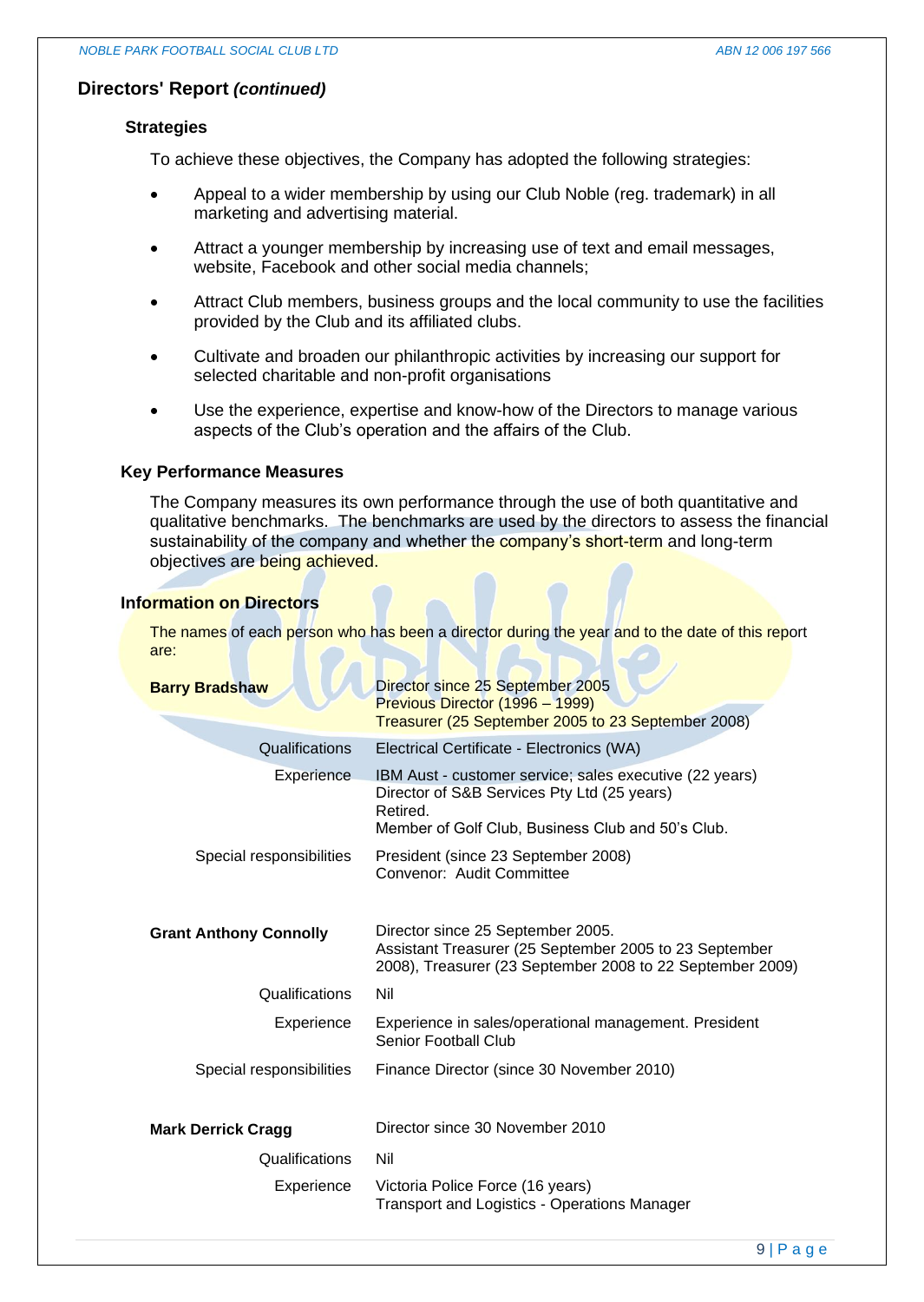# **Directors' Report** *(continued)*

## **Information on directors** *(continued)*

| <b>Andrew Lewis Kampl</b> | Director since 14 May 2013                                                                                                                                                                                                                                                      |
|---------------------------|---------------------------------------------------------------------------------------------------------------------------------------------------------------------------------------------------------------------------------------------------------------------------------|
| Qualifications            | Diploma of Management; "A" Grade Electrical linesperson;<br>ICAM incident investigation; OHS regulations and Risk<br>Management Awareness and Training                                                                                                                          |
| Experience                | Director Cable Solutions; Field Supervisor (10 years);<br>Operations Manager (4 years) at Thiess Services. Director of<br>R&J Stubbies. Noble Park Football Club Juniors committee (4<br>years); VP (1 year) and current President. Senior Football<br>Club committee (5 years) |
| Special responsibilities  | Convenor: Disciplinary Committee                                                                                                                                                                                                                                                |

# **Alison Elizabeth Muir McNeill** Director since 23 October 2017

| Qualifications                         | BSc Biology; Associate Member Management Accountants;<br><b>Advanced Negotiations - Scotworks</b>                                                                                                                                                                                                                                                                                                                                                                       |
|----------------------------------------|-------------------------------------------------------------------------------------------------------------------------------------------------------------------------------------------------------------------------------------------------------------------------------------------------------------------------------------------------------------------------------------------------------------------------------------------------------------------------|
| Experience<br><b>Barry John Moylan</b> | Southern Region Commercial Manager - Supply Chain,<br><b>Woolworths Group; Senior commercial manager for Toll Global</b><br>Logistics (3 years); Finance manager Coles Supermarkets (4<br>years); Financial controller Avocet Hardware (1 year); various<br>finance roles for Asda Supermarkets (10 years); Auskick co-<br>ordinator (5 years); Auskick coach (6 years); NPFCJ Vice<br>President (1 year); NPFCJ President (1 year)<br>Director since 22 September 2009 |
| Qualifications                         | Nil                                                                                                                                                                                                                                                                                                                                                                                                                                                                     |
| Experience                             | National Sales Manager office seating business. Previous 30                                                                                                                                                                                                                                                                                                                                                                                                             |
|                                        | years with Westpac Banking Corporation, 14 years as Business<br>Manager. 8 years Managing local import business. Chairman of<br>Golf Club and Vice President of Tennis Club                                                                                                                                                                                                                                                                                             |
| <b>Craig lan Ortland</b>               | Director since 19 September 2006                                                                                                                                                                                                                                                                                                                                                                                                                                        |
| Qualifications                         | Justice of Peace                                                                                                                                                                                                                                                                                                                                                                                                                                                        |
| Experience                             | Public Servant. Cricket Club President since 1996                                                                                                                                                                                                                                                                                                                                                                                                                       |

| __________               |                                                          |
|--------------------------|----------------------------------------------------------|
| Special responsibilities | Company Secretary (since 18 October 2012)                |
|                          | Convenor: Building Committee; Children's Christmas Party |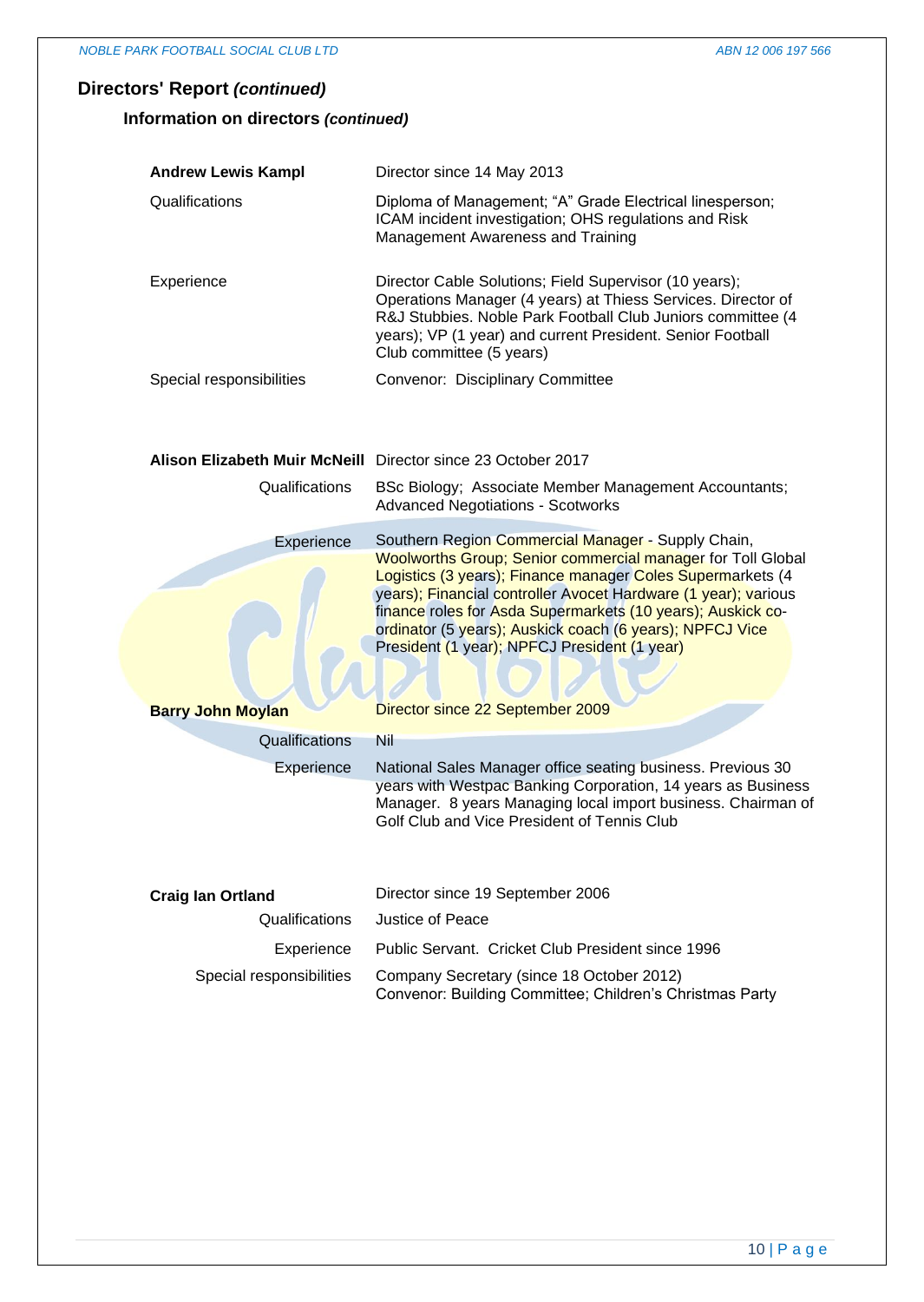## **Directors' Report** *(continued)*

## **Meetings of directors**

During the financial year, 12 meetings of directors (including committees of directors) were held. Attendances by each director during the year were as follows:

|                               | Number eligible to attend | <b>Number attended</b> |
|-------------------------------|---------------------------|------------------------|
| <b>Barry Bradshaw</b>         | 12                        | 12                     |
| <b>Grant Anthony Connolly</b> | 12                        | 11                     |
| Mark Derrick Cragg            | $12 \,$                   | 9                      |
| Andrew Lewis Kampl            | 12                        | 11                     |
| Alison Elizabeth Muir McNeill | 12                        | 9                      |
| Barry John Moylan             | $12 \,$                   | 12                     |
| Craig Ian Ortland             | 12                        | 11                     |
|                               |                           |                        |

Noble Park Football Social Club Ltd is a company limited by guarantee. In the event of, and for the purpose of winding up of the company, the amount capable of being called up from each member and any person or association who ceased to be a member in the year prior to the winding up, is limited to \$10 for members that are corporations and \$10 for all other members, subject to the provisions of the company's constitution.

At 30 June 2019 the collective liability of members was \$ 23,650 (2018: \$ 22,920).

# **Auditor's independence declaration**

The lead auditor's independence declaration for the year ended 30 June 2019 has been received and can be found on page 12 of the report.

The director's report is signed in accordance with a resolution of the Board of Directors:

Lislan

Director:

Barry Bradshaw

Dated: 4 September 2019

Dell

Director:

Grant Anthony Connolly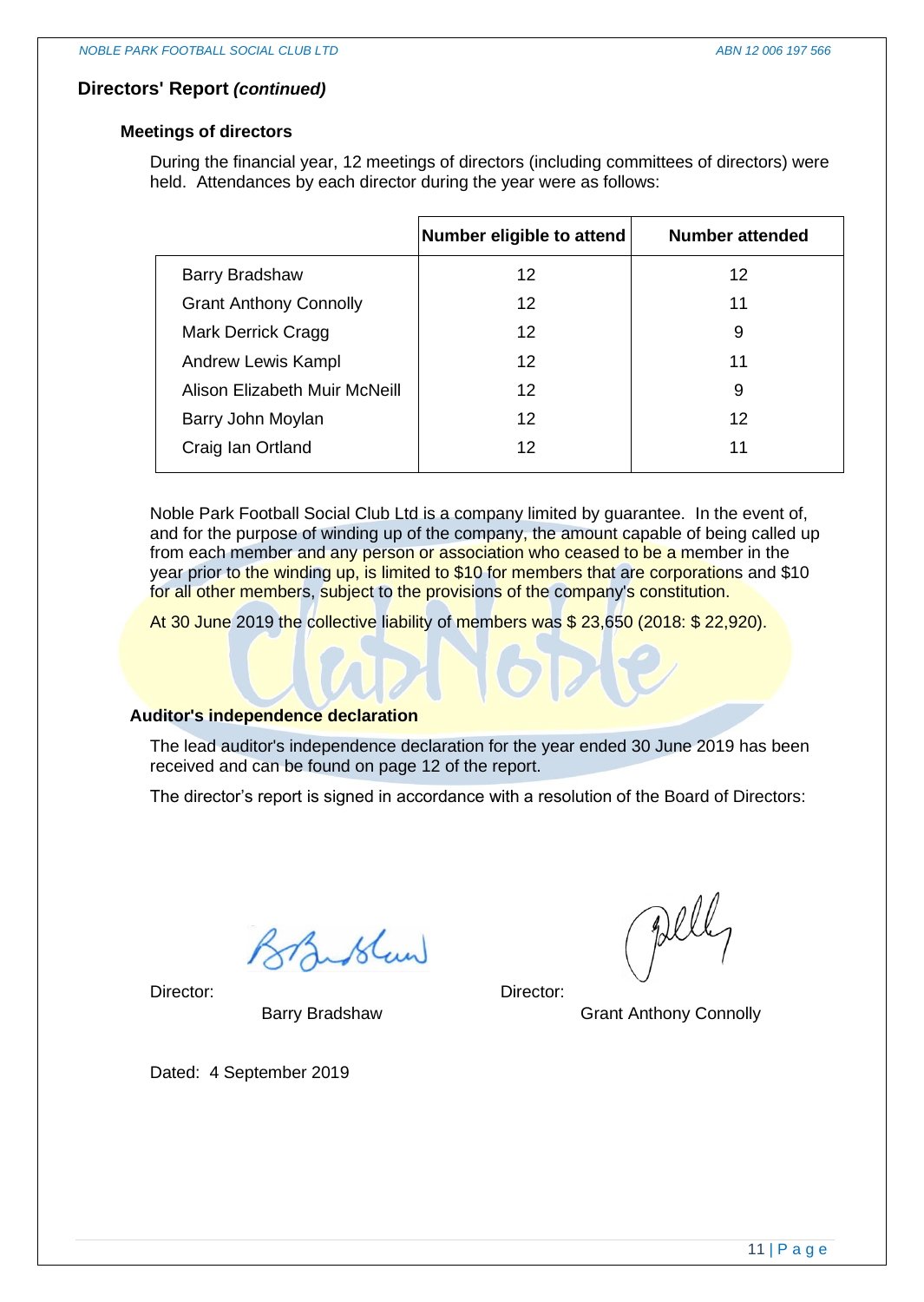# **Auditor's Independence Declaration Under Section 307C of the Corporations Act 2001 To the Directors of Noble Park Football Social Club Ltd**

I declare that, to the best of my knowledge and belief, during the year ended 30 June 2019, there have been:

- (i) no contraventions of the auditor independence requirements as set out in the Corporations Act 2001 in relation to the audit; and
- (ii) no contraventions of any applicable code of professional conduct in relation to the audit.



**MORROWS AUDIT PTY LTD** Chartered Accountants

**L.S. WONG** Audit Principal

Melbourne: 4 September 2019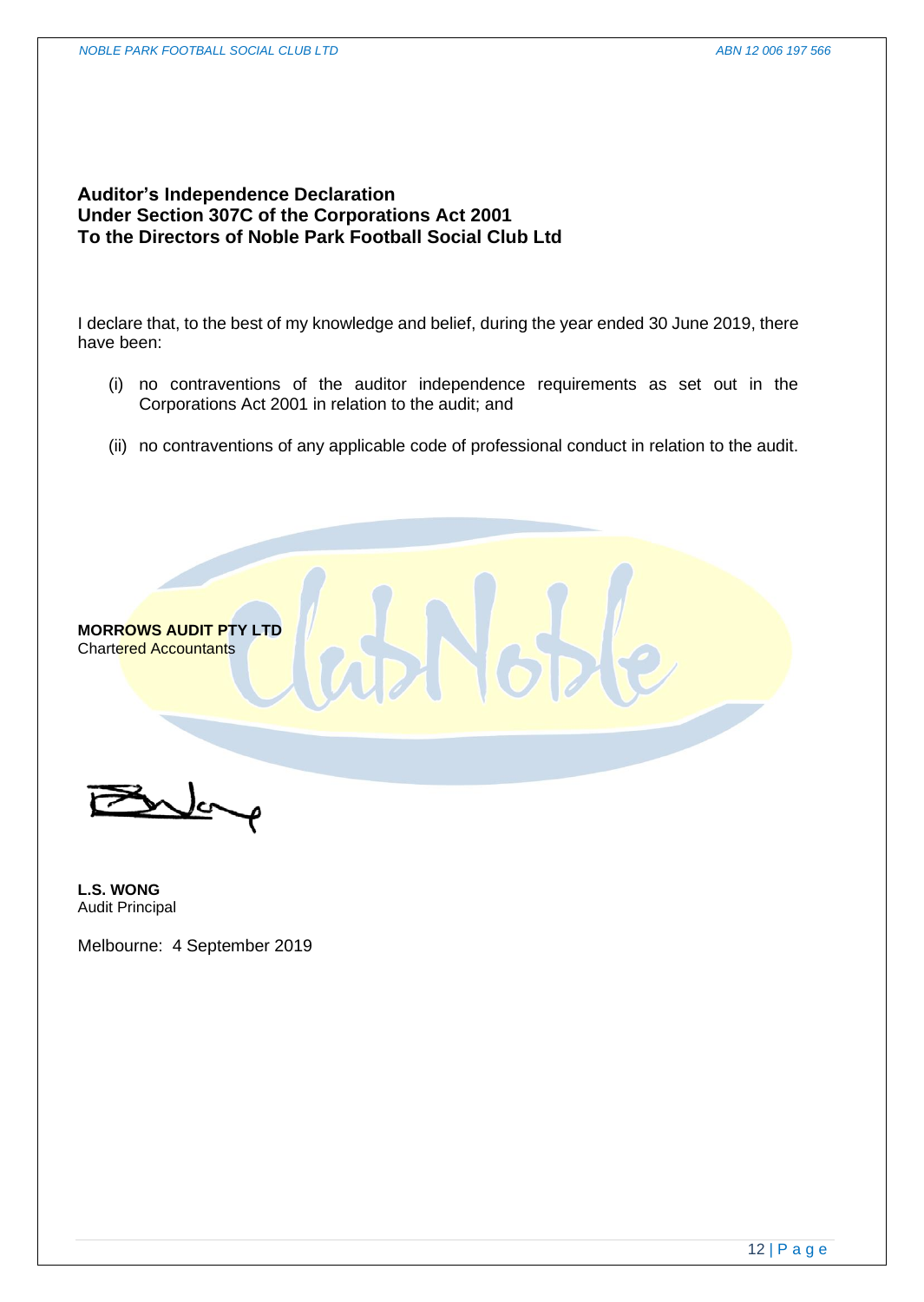# **Statement of Comprehensive Income**

|                                                               |             | 2019        | 2018        |
|---------------------------------------------------------------|-------------|-------------|-------------|
|                                                               | <b>Note</b> | \$          | \$          |
| Revenue                                                       | 2           | 4,714,690   | 5,087,265   |
| Changes in inventories of finished goods and work in progress |             | (9,503)     | 3,408       |
| Raw materials and consumables used                            |             | (519, 663)  | (559, 279)  |
| Employee benefits expense                                     |             | (1,668,187) | (1,607,594) |
| Depreciation and amortisation expense                         |             | (518,506)   | (534, 411)  |
| <b>Entertainment and Promotions</b>                           |             | (302, 526)  | (265, 272)  |
| Contributions to affiliated/associated clubs                  | 3(b)        | (530, 484)  | (498, 619)  |
| <b>Occupancy Expense</b>                                      |             | (203, 111)  | (212, 584)  |
| <b>Security Expense</b>                                       |             | (110, 354)  | (106, 561)  |
| <b>Administration Expense</b>                                 |             | (235, 301)  | (150, 904)  |
| Other Expenses from ordinary activities                       |             | (549,081)   | (500, 819)  |
| Finance costs                                                 |             |             | (576)       |
| Profit before income tax                                      |             | 67,974      | 654,054     |
| Income tax expense                                            |             |             |             |
| <b>Profit for the year</b>                                    |             | 67,974      | 654,054     |
| Other comprehensive income for the year, net of tax           |             |             |             |
| Total comprehensive income for the year                       |             | 67,974      | 654,054     |
|                                                               |             |             |             |

# **Discussion and Analysis of Statement of Comprehensive Income:**

The profit for the year has decreased by \$586,080 due to a decrease in revenue of \$372,575 and an increase in expenditure of \$213,505.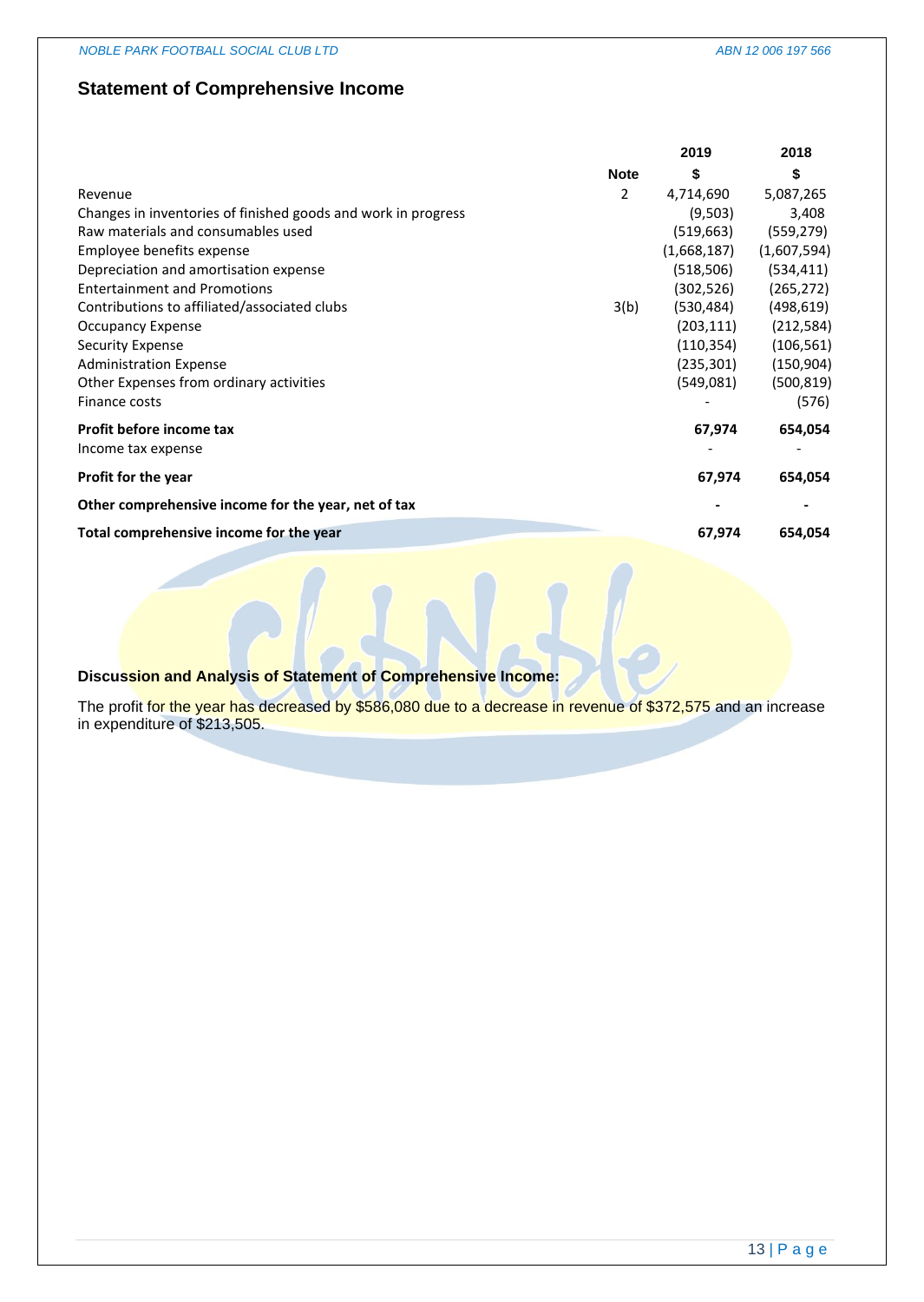# **Statement of Financial Position**

|                                      | 2019<br>\$ | 2018<br>\$ |
|--------------------------------------|------------|------------|
| <b>ASSETS</b>                        |            |            |
| <b>CURRENT ASSETS</b>                |            |            |
| Cash and cash equivalents            | 2,877,131  | 2,342,408  |
| Trade and other receivables          | 34,072     | 21,918     |
| Inventories                          | 32,381     | 41,884     |
| Other financial assets               | 17,800     | 17,840     |
| Other assets                         | 34,022     | 20,021     |
| <b>TOTAL CURRENT ASSETS</b>          | 2,995,406  | 2,444,071  |
| <b>NON-CURRENT ASSETS</b>            |            |            |
| Property, plant and equipment        | 3,940,116  | 4,243,983  |
| Intangible assets                    | 809,754    | 929,600    |
| TOTAL NON-CURRENT ASSETS             | 4,749,870  | 5,173,583  |
| <b>TOTAL ASSETS</b>                  | 7,745,276  | 7,617,654  |
| <b>LIABILITIES</b>                   |            |            |
| <b>CURRENT LIABILITIES</b>           |            |            |
| Trade and other payables             | 215,660    | 162,259    |
| <b>Employee benefits</b>             | 137,023    | 116,902    |
| <b>TOTAL CURRENT LIABILITIES</b>     | 352,683    | 279,161    |
| <b>NON-CURRENT LIABILITIES</b>       |            |            |
| Trade and other payables             | 107,325    | 115,275    |
| <b>Employee benefits</b>             | 17,298     | 23,222     |
| <b>TOTAL NON-CURRENT LIABILITIES</b> | 124,623    | 138,497    |
| <b>TOTAL LIABILITIES</b>             | 477,306    | 417,658    |
| <b>NET ASSETS</b>                    | 7,267,970  | 7,199,996  |
| <b>EQUITY</b>                        |            |            |
| Retained earnings                    | 7,267,970  | 7,199,996  |
|                                      |            |            |
| <b>TOTAL EQUITY</b>                  | 7,267,970  | 7,199,996  |

#### **Discussion and Analysis of Statement of Financial Position:**

The results of the current financial year have increased the cash and cash equivalents held by the Club.

Non-current assets have decreased due to the yearly amortisation charge as well as the write-off of fixed assets during the year.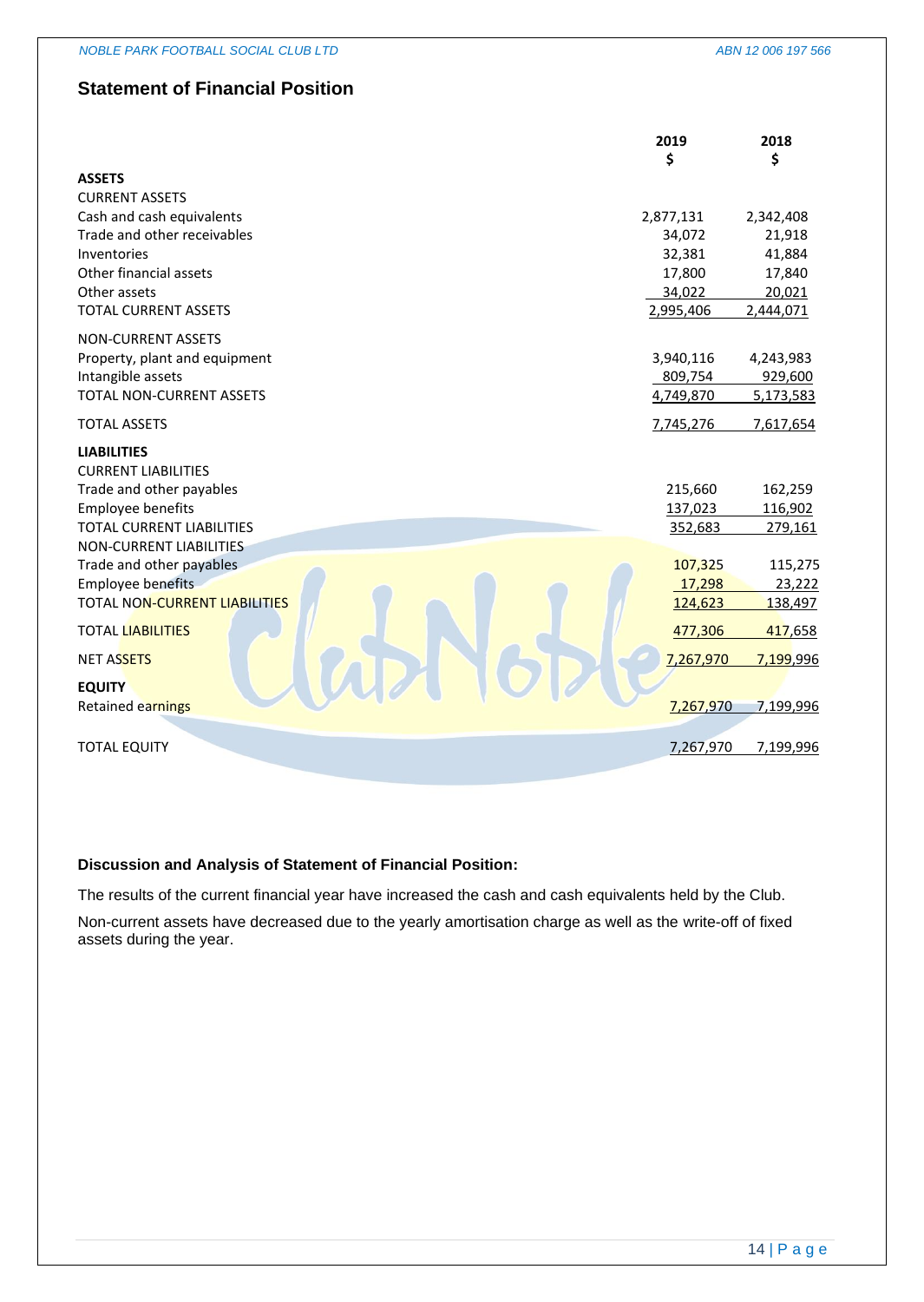# **Statement of Changes in Equity**

## **2019**

| <b>Earnings</b> |           |
|-----------------|-----------|
| \$              | S.        |
| 7.199.996       | 7.199.996 |
|                 |           |
| 67.974          | 67,974    |
| 7,267,970       | 7,267,970 |
|                 | Retained  |

#### **2018**

|                                                               | <b>Retained</b><br><b>Earnings</b> | <b>Total</b> |
|---------------------------------------------------------------|------------------------------------|--------------|
|                                                               | S                                  |              |
| Balance at 1 July 2017                                        | 6,545,942                          | 6,545,942    |
| Surplus for the year attributable to<br>members of the entity | 654,054                            | 654,054      |
| Balance at 30 June 2018                                       | 7,199,996                          | 7,199,996    |
|                                                               |                                    |              |
|                                                               |                                    |              |

## **Discussion and Analysis of Statement of Changes in Equity:**

Increases in retained earnings relate to profits earned in the current financial year.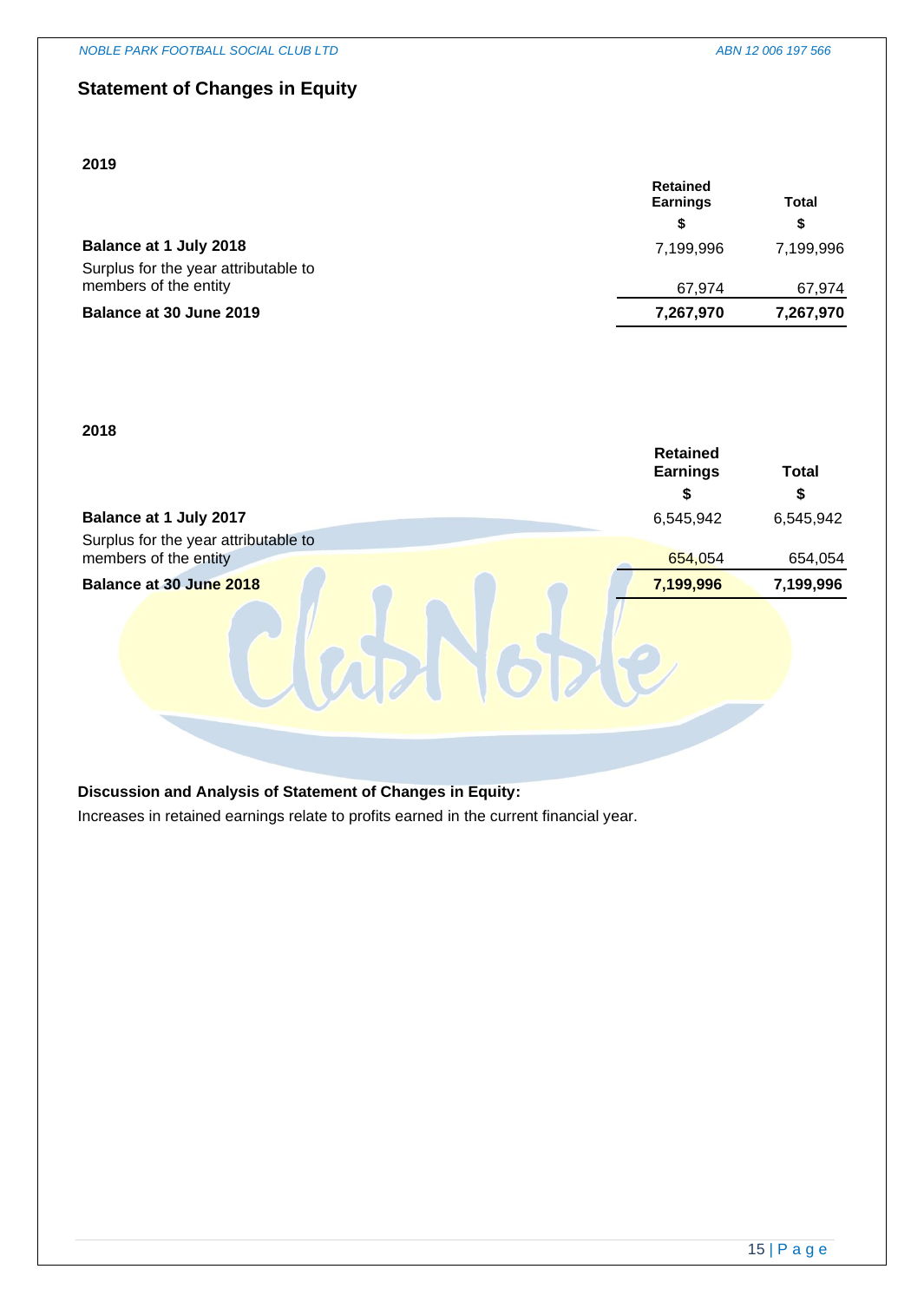| <b>NOBLE PARK FOOTBALL SOCIAL CLUB LTD</b>                  |               | ABN 12 006 197 566 |
|-------------------------------------------------------------|---------------|--------------------|
| <b>Statement of Cash Flows</b>                              |               |                    |
|                                                             | 2019          | 2018               |
|                                                             | \$            | \$                 |
| <b>CASH FLOWS FROM OPERATING ACTIVITIES:</b>                |               |                    |
| Receipts from customers                                     | 5,126,614     | 5,576,664          |
| Investment income                                           | 51,762        | 28,666             |
| Payments to suppliers and employees                         | (4, 442, 716) | (4, 423, 322)      |
| Finance cost                                                |               | (576)              |
| Net cash provided by operating activities                   | 735,660       | 1,181,432          |
|                                                             |               |                    |
| <b>CASH FLOWS FROM INVESTING ACTIVITIES:</b>                |               |                    |
| Proceeds from sale of plant and equipment                   |               | 1,000              |
| Purchase of property, plant and equipment                   | (116, 383)    | (245, 558)         |
| Purchase of intangible assets                               | (84, 554)     | (84, 554)          |
| Net cash used by investing activities                       | (200, 937)    | (329, 112)         |
|                                                             |               |                    |
| <b>CASH FLOWS FROM FINANCING ACTIVITIES:</b>                |               |                    |
| Repayment of borrowings                                     |               | (36, 774)          |
| Net cash used by financing activities                       |               | (36, 774)          |
|                                                             |               |                    |
| Net increase / (decrease) in cash and cash equivalents held | 534,723       | 815,546            |
| Cash and cash equivalents at beginning of year              | 2,342,408     | 1,526,862          |
|                                                             |               |                    |
| Cash and cash equivalents at end of financial year          | 2,877,131     | 2,343,408          |
|                                                             |               |                    |
|                                                             |               |                    |
|                                                             |               |                    |
|                                                             |               |                    |

# **Discussion and Analysis of Statement of Cash Flows**

Decrease in net cash provided by operating activities is in line with the decrease in profit during the year.

The accompanying notes form part of these financial statements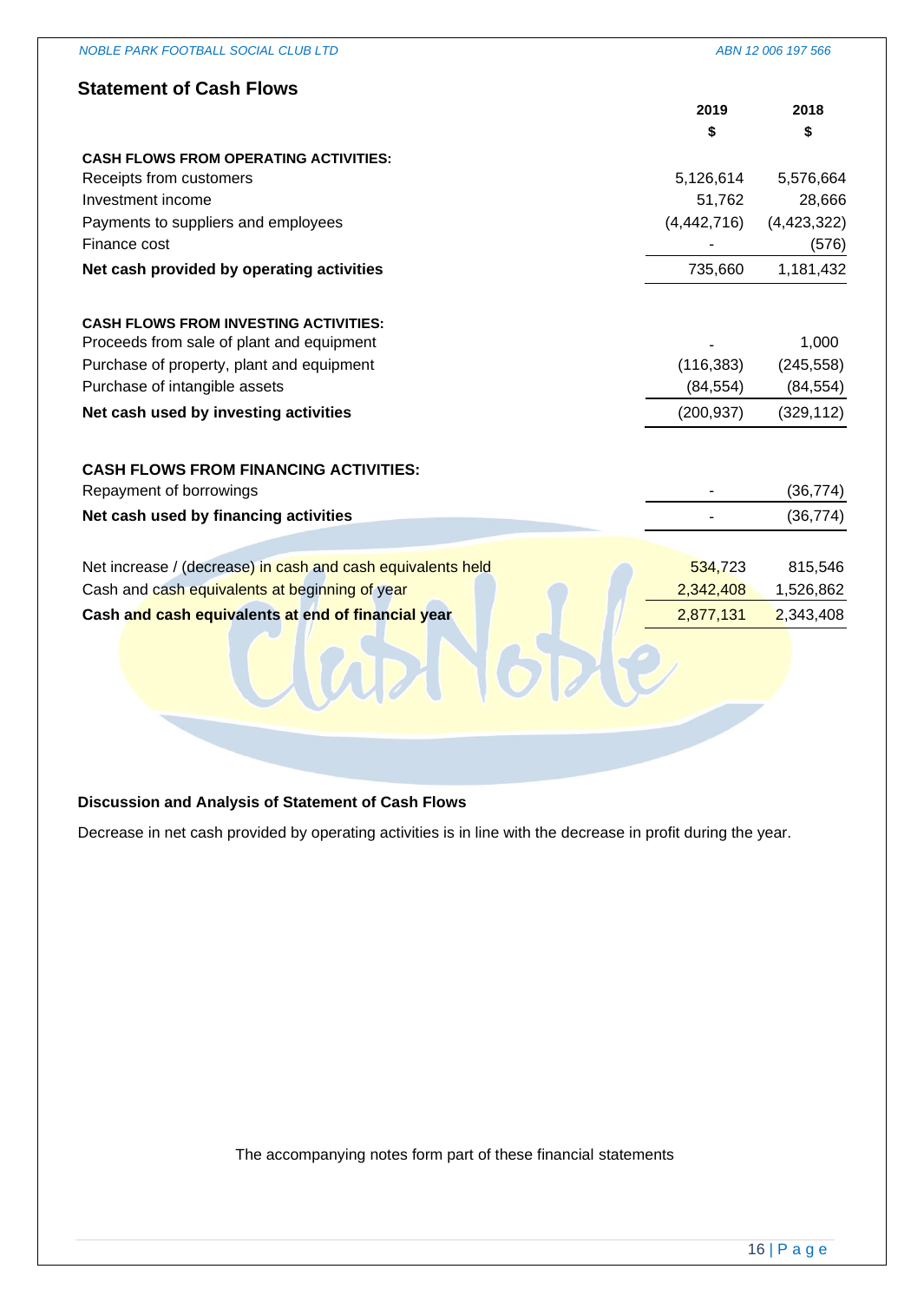# **Notes to the Financial Statements**

#### **1 Statement of Significant Accounting Policies**

#### **Concise Accounts**

The concise financial report is an extract of the full financial report for the year ended 30 June 2019. The concise financial report has been prepared in accordance with Accounting Standard AASB 1039: Concise Financial Reports.

The financial statements, specific disclosure and other information included in the concise financial report are derived from and are consistent with the full financial report of Noble Park Football Social Club Limited. The concise financial report cannot be expected to provide as detailed an understanding of the financial performance, financial position and financial and investing activities of Noble Park Football Social Club Limited.

The financial report of Noble Park Football Social Club Limited complies with all Australian equivalents to International Financial Reporting Standards (AIFRS) in their entirety.

The Company will provide a copy of the full financial report for the year ended 30 June 2019, free of charge to any member who requests it.

# **2 Revenue Operating Activities <sup>2019</sup>** \$ **2018** \$ Bar Turnover 739,305 776,636 Bistro Turnover 493,632 491,445 Gaming Receipts - Club Share 3,659,826 Dividends received - Other Corporations **840** 2,965 Interest Received - Other Persons 51,762 28,666 Other Revenue 104,000 104,718 99,303 Rental Revenue 1,950 7,950 7,950 7,950 Subscriptions and Nominations 21,615 23,534 Unrealised Gain - Investments (40) (3,060) **Total Revenue** 4,714,690 5,087,265

#### **Gross profit is broken down as follows:**

| Profit for the year - Bar Trading       | 121,990   | 156,585   |
|-----------------------------------------|-----------|-----------|
| Profit for the year - Bistro Trading    | 87,441    | 58,412    |
| Profit for the year - Gaming Activities | 2,092,709 | 2,455,502 |
| Dividends received                      | 840       | 2,965     |
| Interest Received                       | 51,762    | 28,666    |
| Other Income                            | 60,387    | 50,751    |
| <b>Rental Revenue</b>                   | 7,950     | 7,950     |
| Subscriptions and Nominations           | 21,615    | 23,534    |
| Raffles - Club / Christmas              | 44,291    | 46,995    |
| <b>Total Income</b>                     | 2,488,985 | 2,831,180 |
| <b>Less Administration Expense</b>      | 2,421,011 | 2,177,126 |
| <b>Profit for the Year</b>              | 67,974    | 654,054   |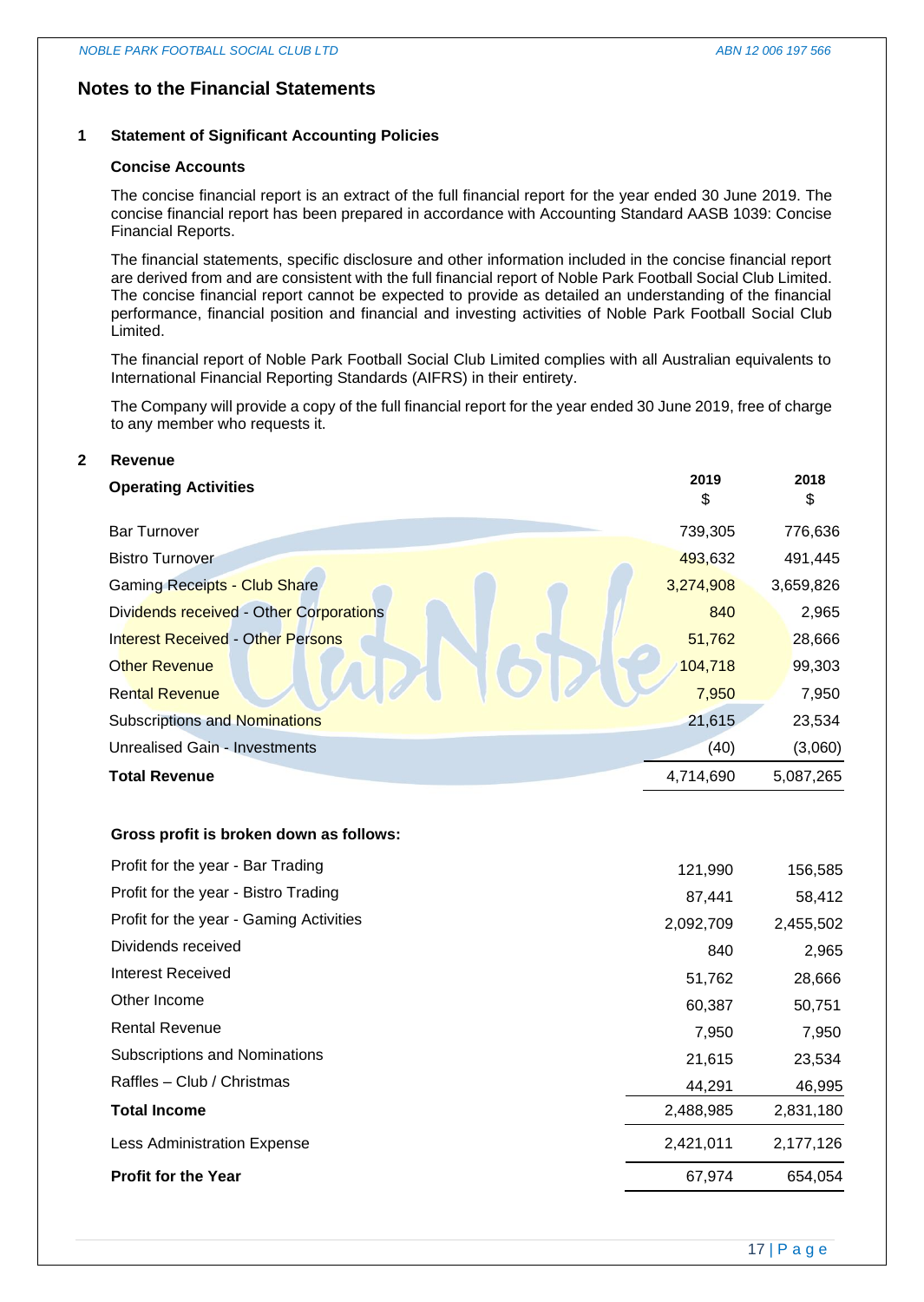**2019**

**2018**

## **Notes to the Financial Statements** *(continued)*

#### **3 Related Party Transactions**

The Company's main related parties are as follows:

#### **(a) Transactions with related parties**

Transactions between related parties are on normal commercial terms and conditions no more favourable than those available to other parties unless otherwise stated.

The following transactions occurred with related parties:

#### **(b) Transactions with related parties - Contributions to affiliated clubs**

(i) Contributions

|                                                          | \$      | \$      |
|----------------------------------------------------------|---------|---------|
| Noble Park Football Club                                 | 350,741 | 329,584 |
| Noble Park Football Club Juniors                         | 4,000   | 31,538  |
| Noble Park F.C. Anglers Club                             | 2,542   | 2,279   |
| Noble Community Tennis Club                              | 18,521  | 5,987   |
| Noble Park Cricket Club.                                 | 71,807  | 66,558  |
| Noble Park Bowling Club                                  | 13,318  | 10,419  |
| Noble Park FSC Golf Club                                 | 2,677   | 4,041   |
| <b>Bowls Club Inc - Greens Maintenance and Chemicals</b> | 46,878  | 48,213  |
| <b>FC Noble Hurricanes Soccer Club</b>                   | 20,000  |         |
|                                                          | 530,484 | 498.619 |

# **DIRECTORS' DECLARATION**

The directors of the entity declare that:

- 1. The concise financial report of Noble Park Football Social Club Limited, as set out on pages 13 to 18, are in accordance with the Corporations Act 2001 and:
	- (a) comply with AASB 1039: Concise Financial Reports; and
	- (b) is an extract from the full financial report for the year ended 30 June 2019 and has been derived from and is consistent with the full financial report of Noble Park Football Social Club Limited.
- 2. In the directors' opinion, there are reasonable grounds to believe that the entity will be able to pay its debts as and when they become due and payable.

This declaration is made in accordance with a resolution of the Board of Directors.

**Director** 

Barry Bradshaw

Director

Grant Anthony Connolly

Dated: 4th September 2019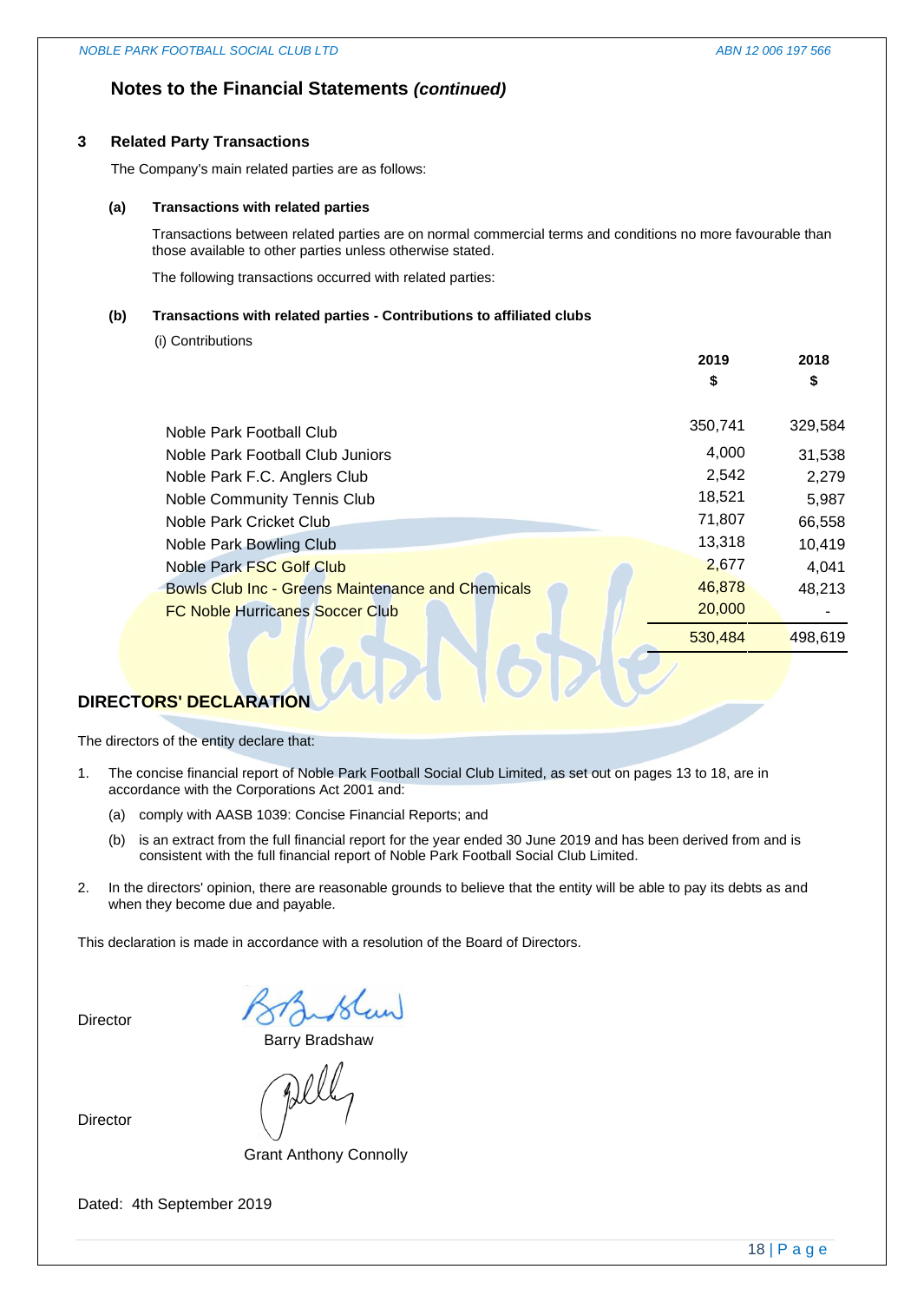## **Auditor's Report**

#### **Opinion**

We have audited the concise financial report, being a special purpose financial report of Noble Park Football Social Club Ltd (the Company), which comprises the statement of financial position as at 30 June 2019, the statement of profit or loss and other comprehensive income, the statement of changes in equity and the statement of cash flows for the year then ended, and notes to the financial statements, including a summary of significant accounting policies, and the directors' declaration.

In our opinion, the accompanying concise financial report is consistent, in all material respects, with the audited financial report, on the basis described in Note 1 and complies with Accounting Standard AASB 1039: Concise Financial Reports.

#### **Concise Financial Report**

The concise financial report does not contain all the disclosures required by the Australian Accounting Standards. Reading the concise financial report and the auditor's report thereon, therefore, is not a substitute for reading the audited financial report and the auditor's report thereon. The concise financial report and the audited financial report do not reflect the effects of events that occurred subsequent to the date of our report on the audited financial report.

#### **Other Information**

The directors are responsible for the other information. The other information obtained at the date of this auditor's report relates to the Directors' Report. Our opinion on the financial report does not cover the other information and accordingly we do not express any form of assurance conclusion thereon.

In connection with our audit of the financial report, our responsibility is to read the other information and, in doing so, consider whether the other information is materially inconsistent with the financial report or our knowledge obtained in the audit or otherwise appears to be materially misstated.

If, based on the work we have performed on the other information obtained prior to the date of this auditor's report, we conclude that there is a material misstatement of this other information, we are required to report that fact. We have nothing to report in this regard.

#### **Director's Responsibility for the Concise Financial Report**

The directors of the Company are responsible for the preparation of the financial report that gives a true and fair view and have determined that the basis of preparation described in Note 1 to the financial report is appropriate to meet the requirements of the Corporations Act 2001 and is appropriate to meet the needs of the members. The directors' responsibility also includes such internal control as the directors determine is necessary to enable the preparation of a financial report that gives a true and fair view and is free from material misstatement, whether due to fraud or error.

#### **Auditor's Responsibility**

Our responsibility is to express an opinion on whether the concise financial report is consistent, in all material respects, with the audited financial report based on our procedures, which were conducted in accordance with Auditing Standard ASA 810 Engagements to Report on Summary Financial Statements.

#### **MORROWS AUDIT PTY LTD**

Chartered Accountants

**L.S. WONG** Audit Principal

Melbourne: 4th September 2019